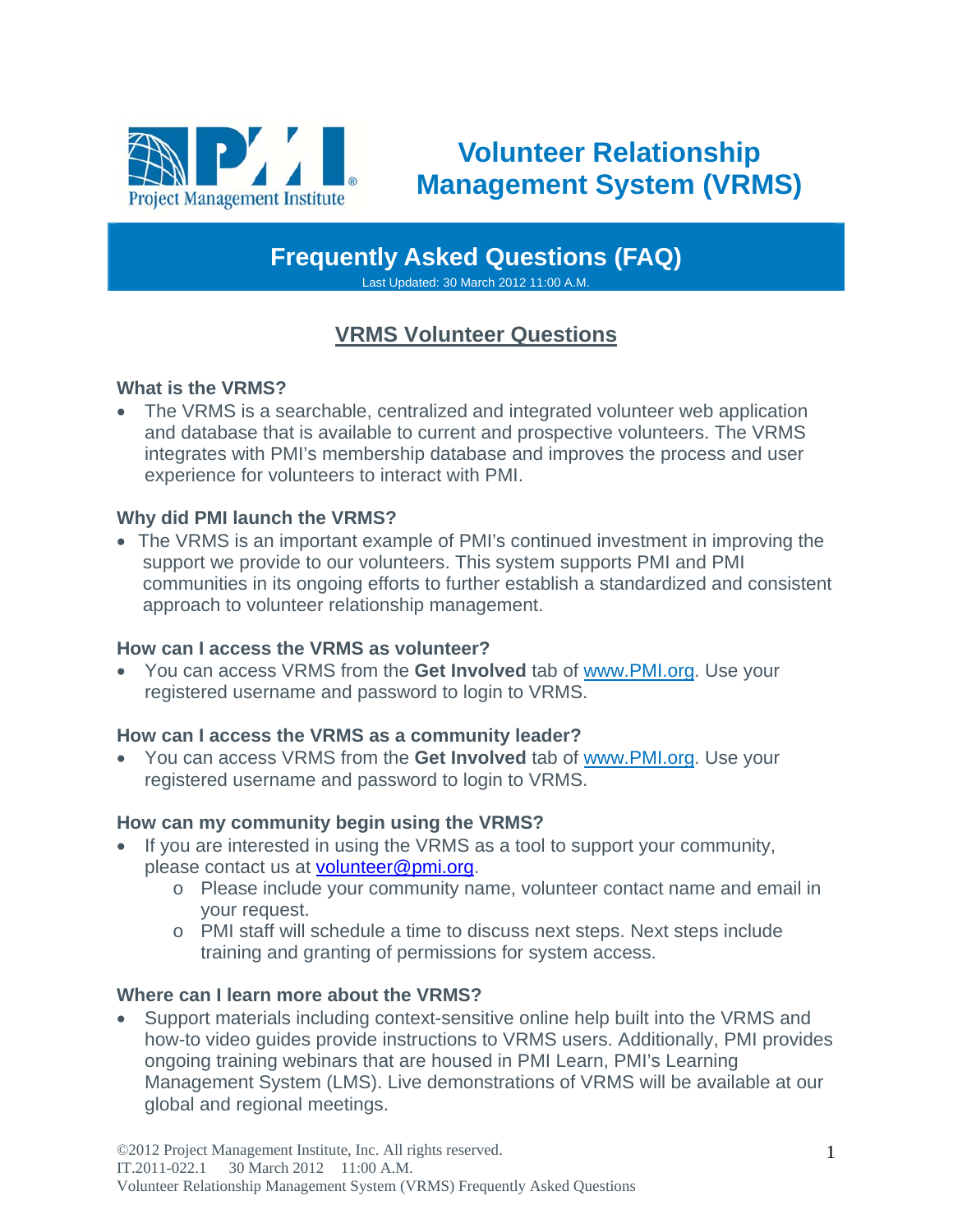# **Does VRMS support languages other than English?**

 Yes, volunteers can complete applications using other languages, and coordinators can create opportunities using other languages. There is no translation available in VRMS – text will display in the language in which it is entered. Please remember that using special characters before a search term may cause the search to fail.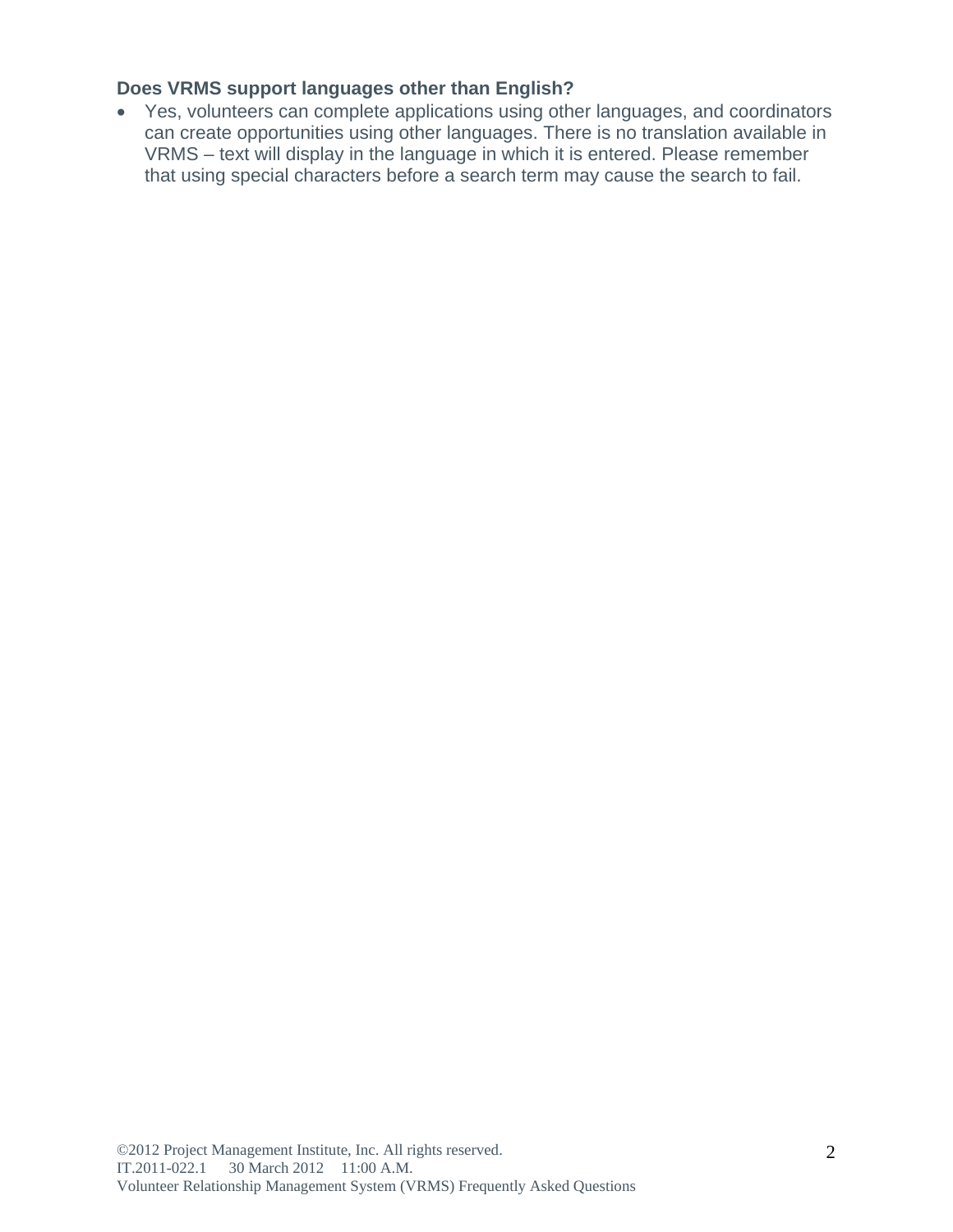# **Service History Questions**

### **Why don't I see all the events that I have attended or awards that I have received in my service history in the VRMS?**

 PMI has limited records of volunteer services history. Only records from the Component System are imported at this time. You can use this opportunity to create your service history.

### **How do I update records in the Component System (CS)?**

• Please contact your Chapter President to request updates to Component System records. Your Chapter President must make the change in the Component System.

### **How do I update Global Operations Center (GOC) or Community of Practice Community (CoP) records?**

• Please contact volunteer@pmi.org to request updates or edits to GOC or CoP records.

### **How do I update Membership or Certification records?**

• Please contact Customer Care to request updates or edits to any membership or certification records. Membership and certification information cannot be edited in VRMS.

### **How does PMI validate service history?**

 You must attest to the accuracy of your service history when submitting an application. Applications may require an interview. You must read, complete and return any agreements required in the application.

## **What should I do if I can't find the right category for a service history item?**

You can use the "Other" category to describe service history items not listed.

# **Resume Questions**

### **What file types are accepted?**

 VRMS accepts the following file types: .doc, .docx, .rtf, .txt and .pdf. The file size limit is 500 KB or less.

### **What should I do if my resume file is too big or not the correct file type?**

 Edit your resume to highlight the content most appropriate for the opportunities you're considering.

### **What information should my resume include?**

• The content of your resume is up to you. You can use your resume to highlight non-PMI volunteer experience not listed in your service history.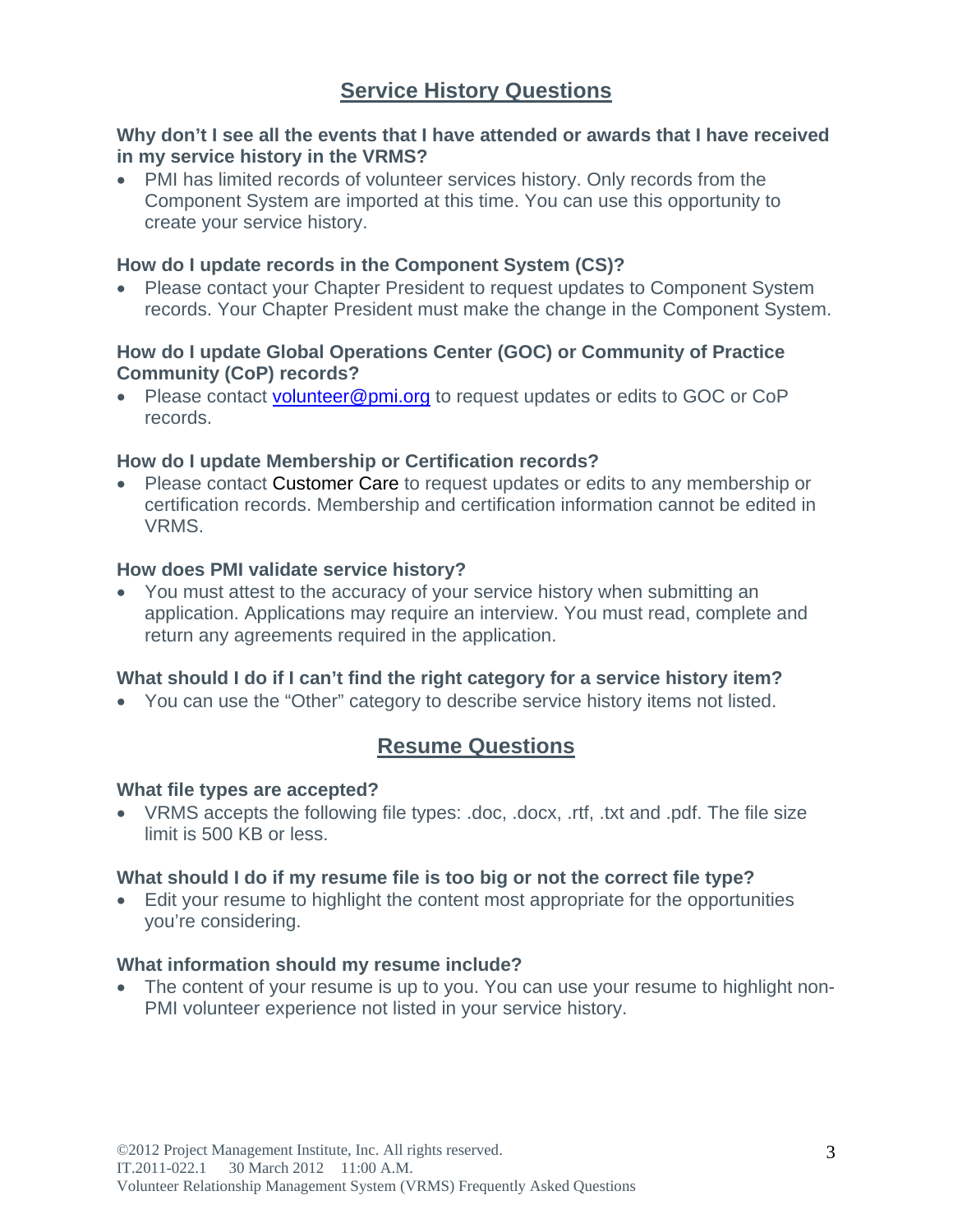# **Search Questions and Tips**

### **Why can't I find an opportunity for my chapter or community?**

• Some chapters or communities might not use the VRMS. Please check your chapter or community website.

### **How can I narrow search results?**

 Use chapter, community, duty, deliverable or area of interest terms as key words; use wildcards to refine.

### **What do the interaction types mean?**

• In-person means face-to-face interaction; virtual means online interaction.

### **Are there any tips for searching in VRMS?**

- Here are some tips for searching in VRMS. Search tips also display on the search page and in the VRMS guide. These tips apply to both volunteers seeking opportunities and volunteer coordinators seeking volunteers:
- 1. Use the term or phrase search option to search for a term or a phrase in an opportunity name, description, deliverables or duties.
- 2. Use ? to perform a single-character wildcard search.
- 3. Use \* to perform a multiple-character wildcard search. You can use \* before or after a search term. You cannot use \* term \*.
- 4. Use the Boolean operators: NOT, AND, OR, + or to exclude or include search results. NOT, AND and OR must be uppercase.
- 5. Use + to require that the term after the + exists in the opportunity name, description, deliverables or duties.
- 6. Use to exclude opportunities that contain the term after the in the opportunity name, description, deliverables or duties.
- 7. Limit the use of special characters as part of a search. For example, do not use \ before a search term. Also the characters < and > may cause search issues.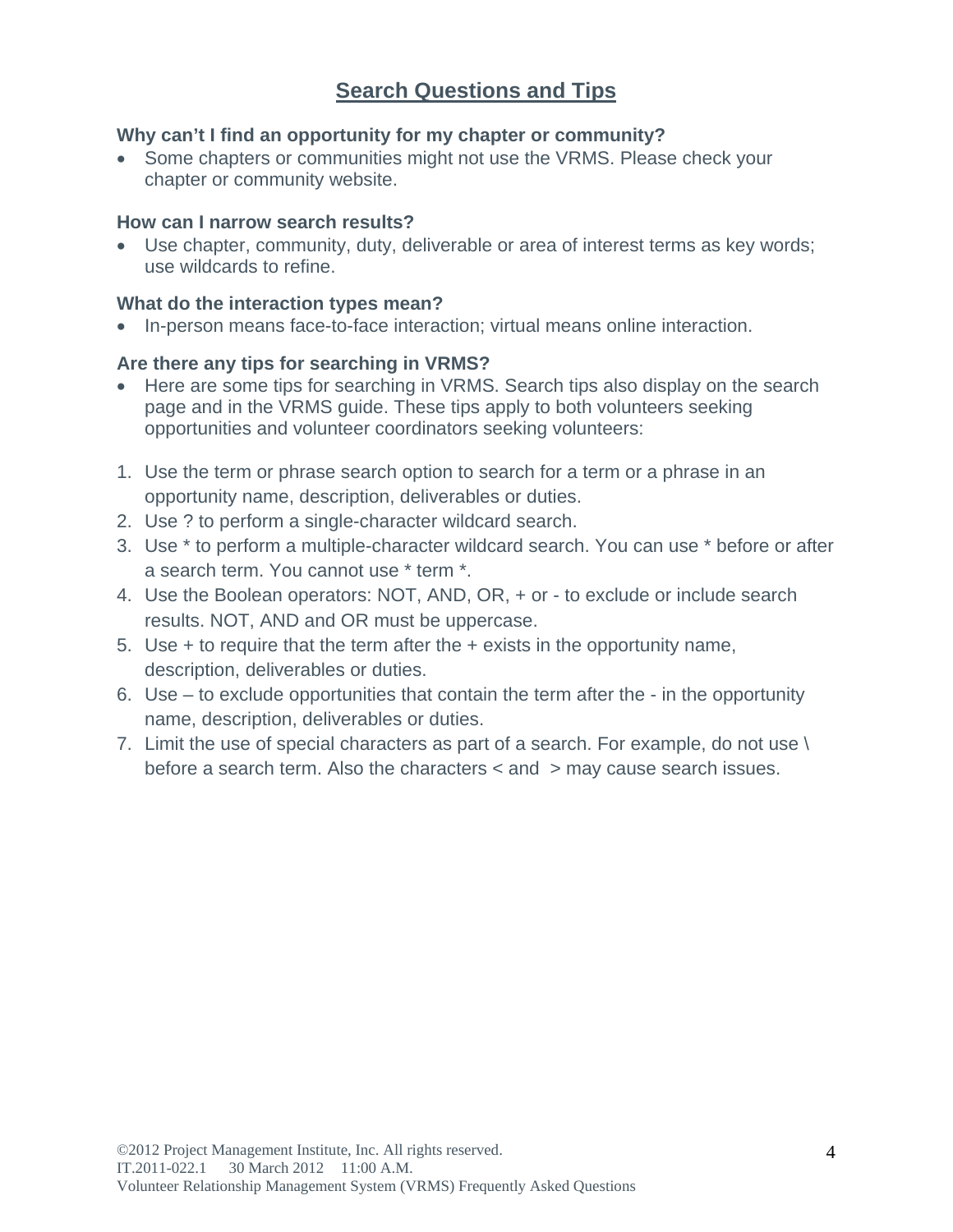# **Volunteer Opportunity Application Questions**

#### **Can I save my application to come back and edit longer?**

 Yes, save your application as a draft to return for edits. You can access your draft from the Welcome page. Once you submit an application, no edits are permitted.

#### **How long is the application open, and how must time can I take to complete an application?**

 You must submit your application before the close date listed on the application description. Once all openings for an opportunity are filled, the application closes.

#### **Whom do I contact with questions about the application?**

Contact the coordinator listed on the opportunity.

#### **Can I apply for more than one opportunity at the same time?**

 Yes. However, if you're extended an offer, certain opportunities may require that you not accept overlapping or conflicting opportunities.

#### **Must I be a member or credential holder to apply?**

 Not always. The opportunity details will state membership, certification, and experience requirements.

# **Chapter or Community Leader Questions**

**I am a chapter or community leader. Whom do I contact if I want to use VRMS for my chapter or community?** 

• Contact volunteer@pmi.org to make the needed arrangements to begin using VRMS for your chapter or community.

#### **Whom should I contact with comments or feedback about the VRMS?**

 Use the VRMS Feedback link in the upper right hand corner of all VRMS pages. A VRMS email message opens for you to enter your comments and feedback.

#### **I will be managing volunteer opportunities for my chapter or community. How do I get access and training to be a volunteer coordinator?**

• You can contact the Volunteer Programs and Services team (volunteer@pmi.org) and they can provide training and answer questions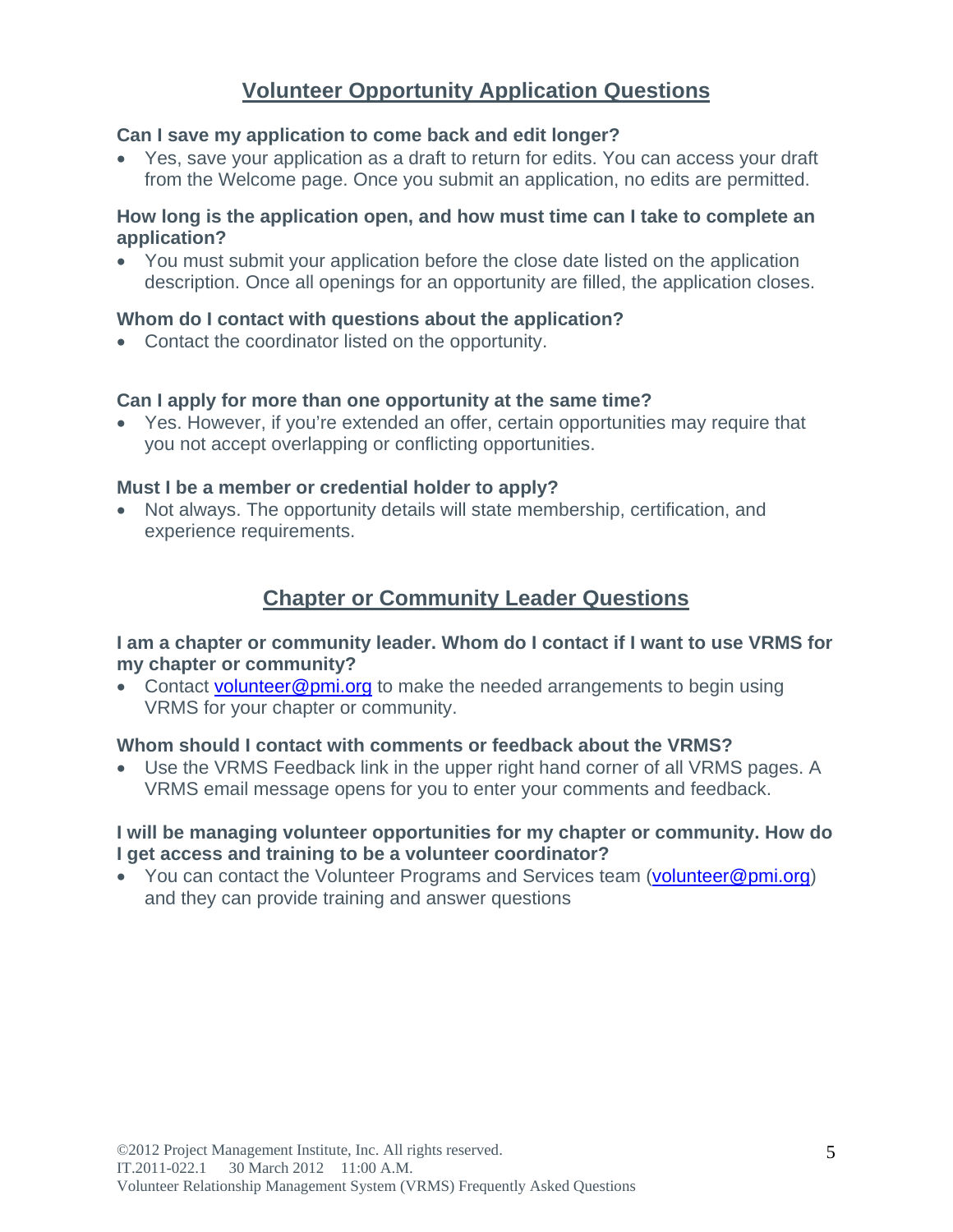# **Volunteer Coordinator Questions**

### **How can I learn tips for creating opportunities or using templates in the VRMS?**

• Read the help tips available on the opportunity creation and application review page. You can also attend a VRMS training session - contact volunteer@pmi.org for more information. Another resource is the VRMS Guide, which is available from the link in the upper right of each page.

### **What should I review before I post an opportunity?**

- The coordinator should:
	- o Review the Description field contents, especially the first sentence as this sentence displays in the Find Opportunity search results visible to prospective volunteers.
	- o Check that all start and end dates are accurate. Use the new calendar widget to add or change dates.
	- o Preview the application to ensure the Special Instructions for Essays field is appropriate and the correct number of essay questions displays.
	- o Ensure the copyright form is selected to display on the application if the opportunity requires this form to be signed by volunteers.

### **Can a chapter or community have more than one coordinator?**

 Yes, however each coordinator will only be able to manage the opportunities that he or she has created. When a chapter or community has more than one coordinator, those coordinators must communicate to ensure opportunity management efforts are not duplicated.

### **When can a coordinator find a prospective volunteer using the targeted search?**

- A volunteer is considered active in the VRMS after he or she completes the following actions:
	- o Adds a row to the service history, events, awards, or scholarships area on the Profile and Service History page.
	- o Uploads a resume to VRMS.
	- o Applies for an opportunity.

### **How can a coordinator get a list of applicants for his or her opportunities?**

 Use the Manage Applications function to see a list of the applicants who have submitted applications for your opportunities. Additionally, a coordinator can export the list of all applicants, or only applications who have accepted, to an  $\text{Excel}^{\odot}$ spreadsheet.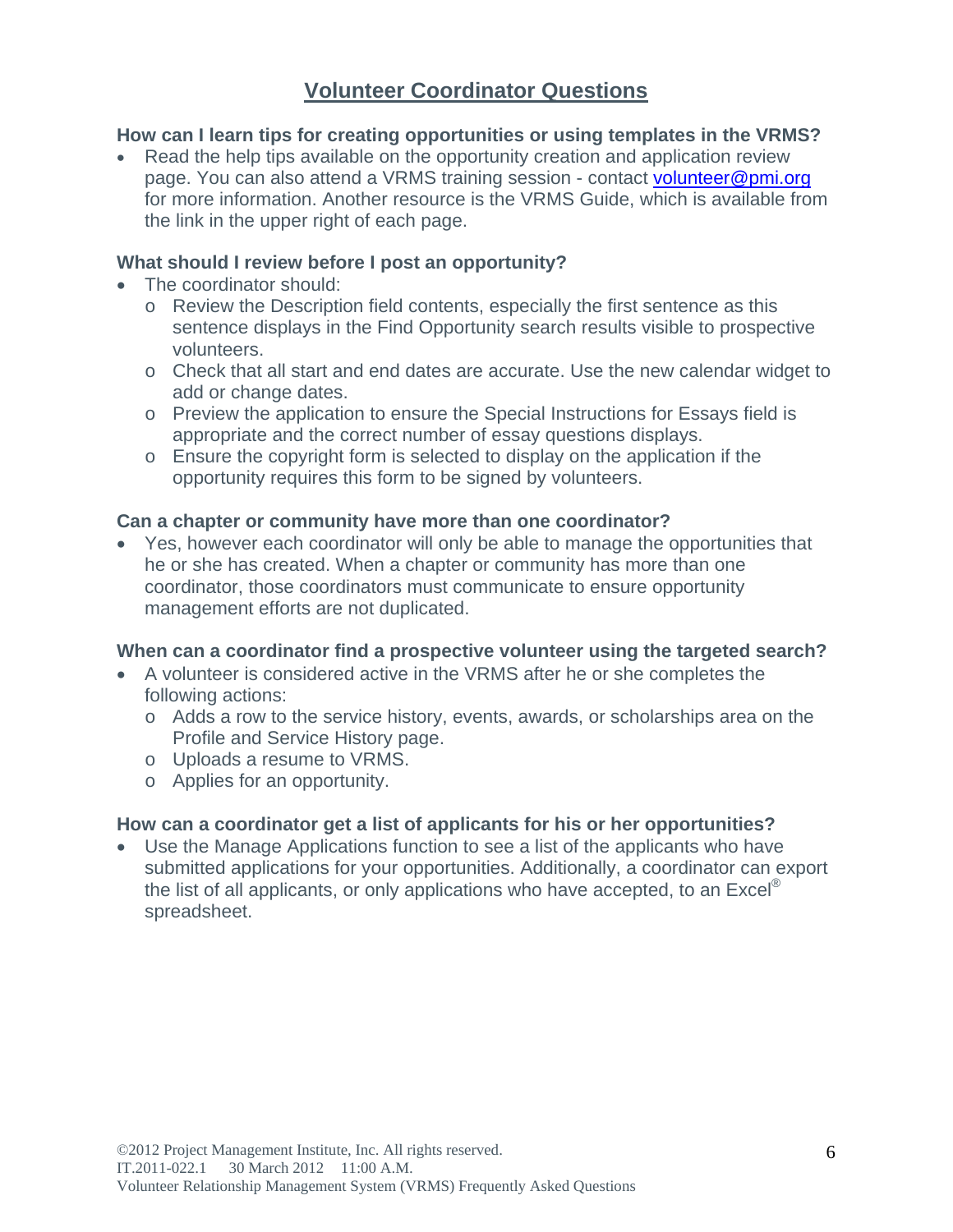# **Volunteer Administrator Questions**

### **Whom do I contact if my volunteer does not receive an offer email?**

 Ask the volunteer to check his or her spam filter, and verify they are checking the email in their myPMI profile. You can also contact volunteer@pmi.org to request that a VRMS admin investigate.

### **What happens if a volunteer quits a position?**

• Contact voluteer@pmi.org to request that a VRMS Admin re-open the opportunity so a new volunteer may apply.

### **Will the VRMS import my permissions from the Component System (CS)?**

• The Component System will not convey your permissions to VRMS. If you have access to the Component System, you must request coordinator permissions in VRMS.

# **Internet Explorer 9 Compatibility Questions**

If you are using Internet Explorer 9 (IE 9) as your web browser, there should be no visible issues when using VRMS. However, if you select the Compatibility View in IE 9, you may see the following minor display issues:

- 1. In the Service History, when adding a row from a category with a long list of choices, the user may see blue lines displaying across the list.
- 2. In the Create Opportunity function for coordinators, the coordinator may see Save and Next buttons not in alignment.
- 3. In the Create Opportunity function for coordinators, the user may not be able to select the calendar widget to enter application or opportunity start and end dates.
- 4. Search button moves to one side when the user selects the country search criteria.

## **If you have a display issue in VRMS, please check the following browser settings in IE 9:**

1. Check the version of Internet Explorer that you are using. To do this, select the gear icon at the upper right-hand corner of the header. Select About Internet Explorer.